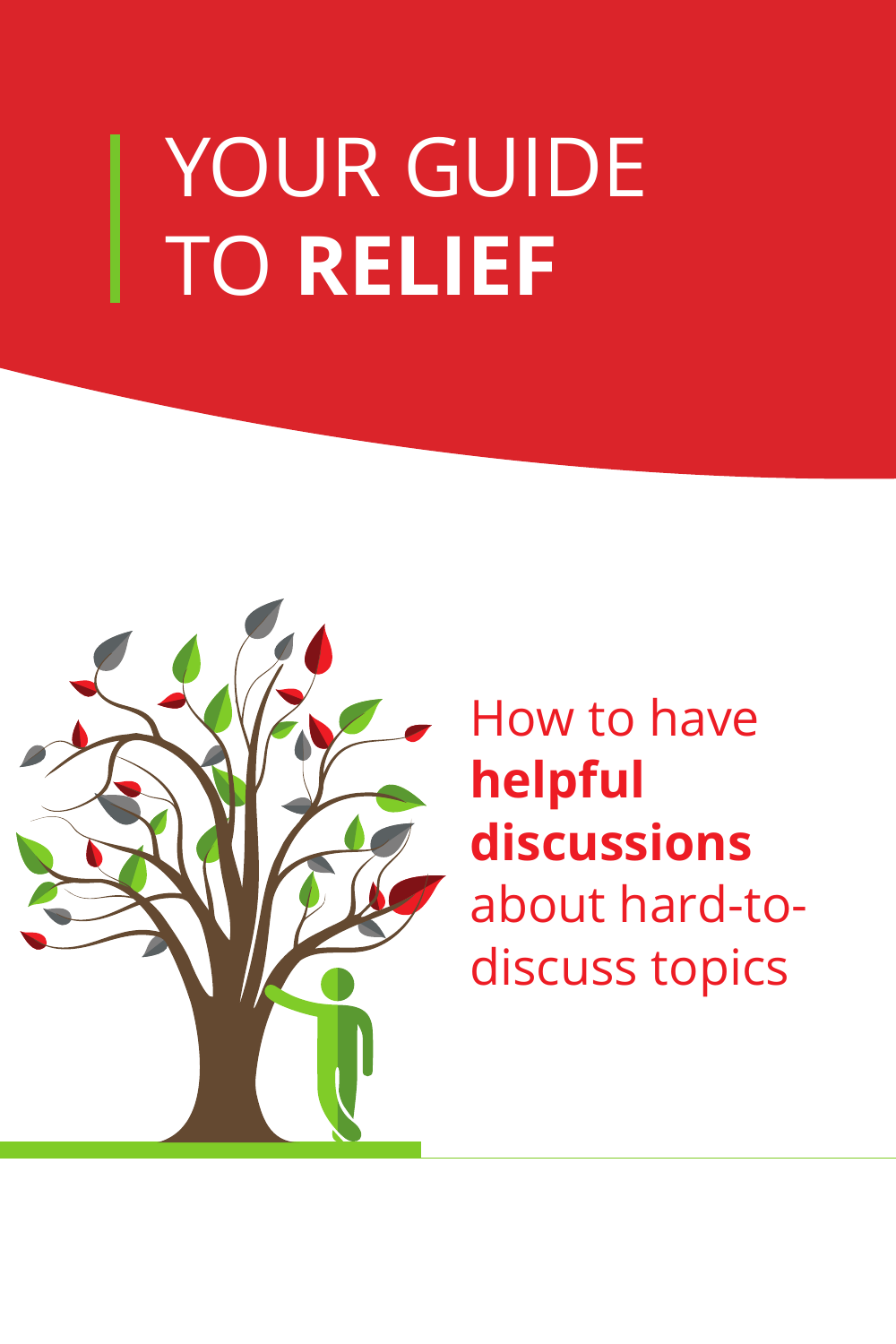## RETHINK

## It's time to **think differently** about chronic diarrhea and how it affects you.



## Experience **Chronic Diarrhea<sup>1</sup>**

HIV or its treatment can cause long-term damage to the gastrointestinal (GI) tract, resulting in an imbalance of salts and water in the GI tract, which causes diarrhea.<sup>2</sup>

# RECOGNIZE

Finding relief from chronic diarrhea is possible. Start by completing our questionnaire on the following pages and sharing the results with your healthcare provider. This will help guide a discussion about how diarrhea affects your life.

## **Choose your stool types** and note how often you have them.

#### CONSTIPATION





Separate hard lumps, like nuts

*(how many?) (circle one)*

**daily/weekly/monthly**

**daily/weekly/monthly**

**daily/weekly/monthly** *(how many?) (circle one)*

NORMAL





A sausage shape with cracks in the surface

Like a smooth, soft sausage or snake

**daily/weekly/monthly**

*(how many?) (circle one)*

Mushy consistency with

*(how many?) (circle one)*

ragged edges

**daily/weekly/monthly** *(how many?) (circle one)*

#### **DIARRHFA**



Soft blobs with clear-cut edges

**daily/weekly/monthly** *(how many?) (circle one)*



Liquid consistency with no solid pieces

Adapted from the Bristol Stool Form Scale **daily/weekly/monthly** *(how many?) (circle one)*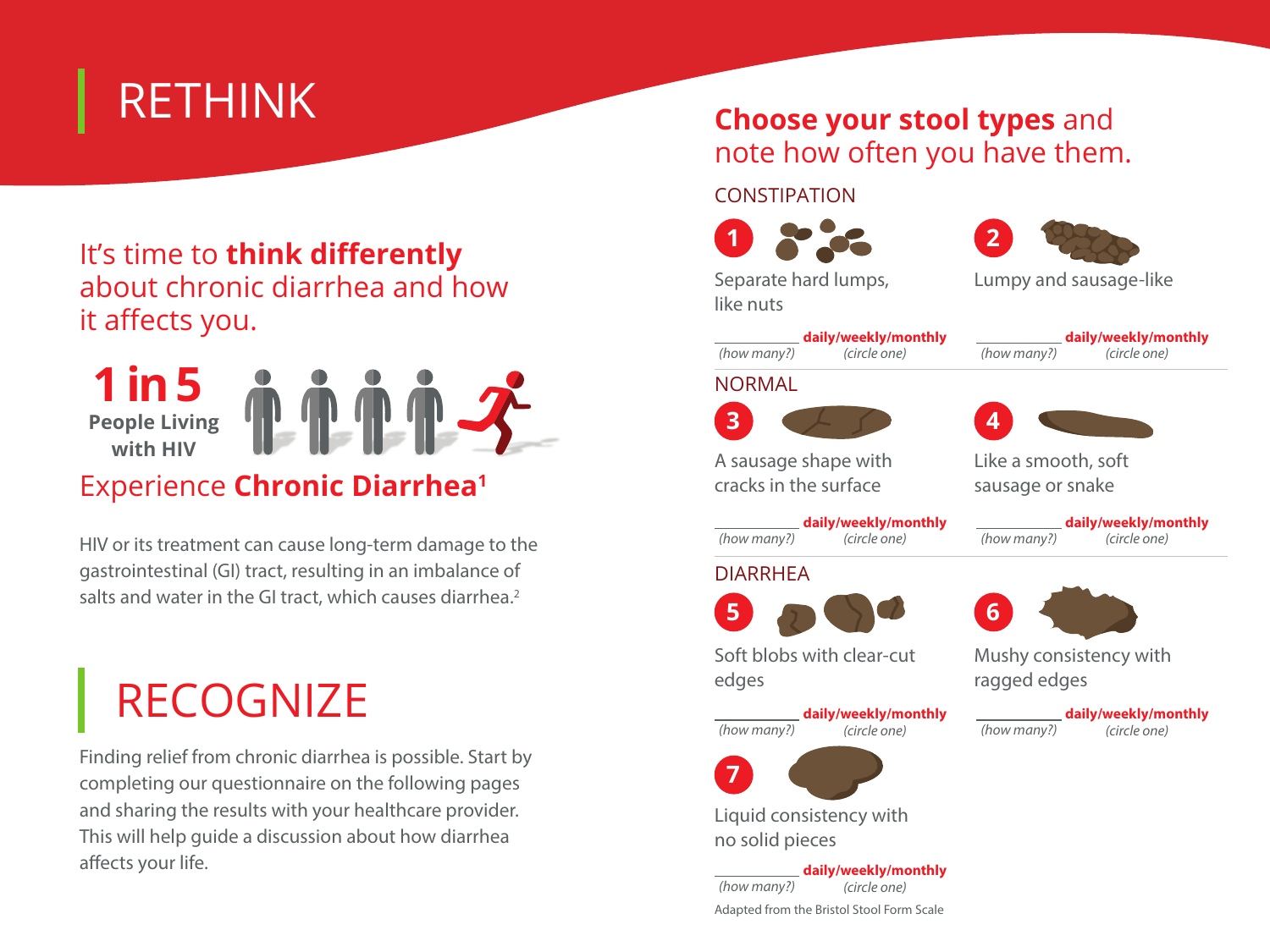

#### **Choose all the ways that you've been affected by diarrhea.**



- $\Box$  I have less sexual desire, or sexual activity is difficult.
- I feel anxious or depressed about how diarrhea is impacting my life.



- $\Box$  I worry about losing control of my bowels.
- I sometimes need to eat less or limit and/or avoid certain foods.
- $\Box$  I've missed follow-up medical appointments.
- $\Box$  I sometimes miss work and/or social activities.
- $\Box$  I find long trips to be difficult.
- $\Box$  I avoid strenuous activities.
	- Other **Other Other Other Other Other Other Other Other Other Other Other Other Other Other Other Other Other Other Other Other Other Other Other Other Other Other Other**

### **I have tried the following medicine to relieve my diarrhea:**



*I* **took this medicine for<br>
<b>Example 2** developed to the set of the set of the set of the set of the set of the set of the set of the set of the set of the set of the set of the set of the set of the set of the set of the **days/weeks/months.** *(how many?) (circle one)*

### **The medicine relieved my diarrhea.**  $\Box$  Yes  $\Box$  No

**The medicine caused constipation and side effects that interfered with my life.**  $\Box$  Yes  $\Box$  No

**I have tried the following medicine to relieve my diarrhea: I took this medicine for\_\_\_\_\_\_\_\_\_\_ days/weeks/months. The medicine relieved my diarrhea.**  $\Box$  Yes  $\Box$  No **The medicine caused constipation and side effects that interfered with my life.**  $\Box$  Yes  $\Box$  No *(how many?) (circle one)*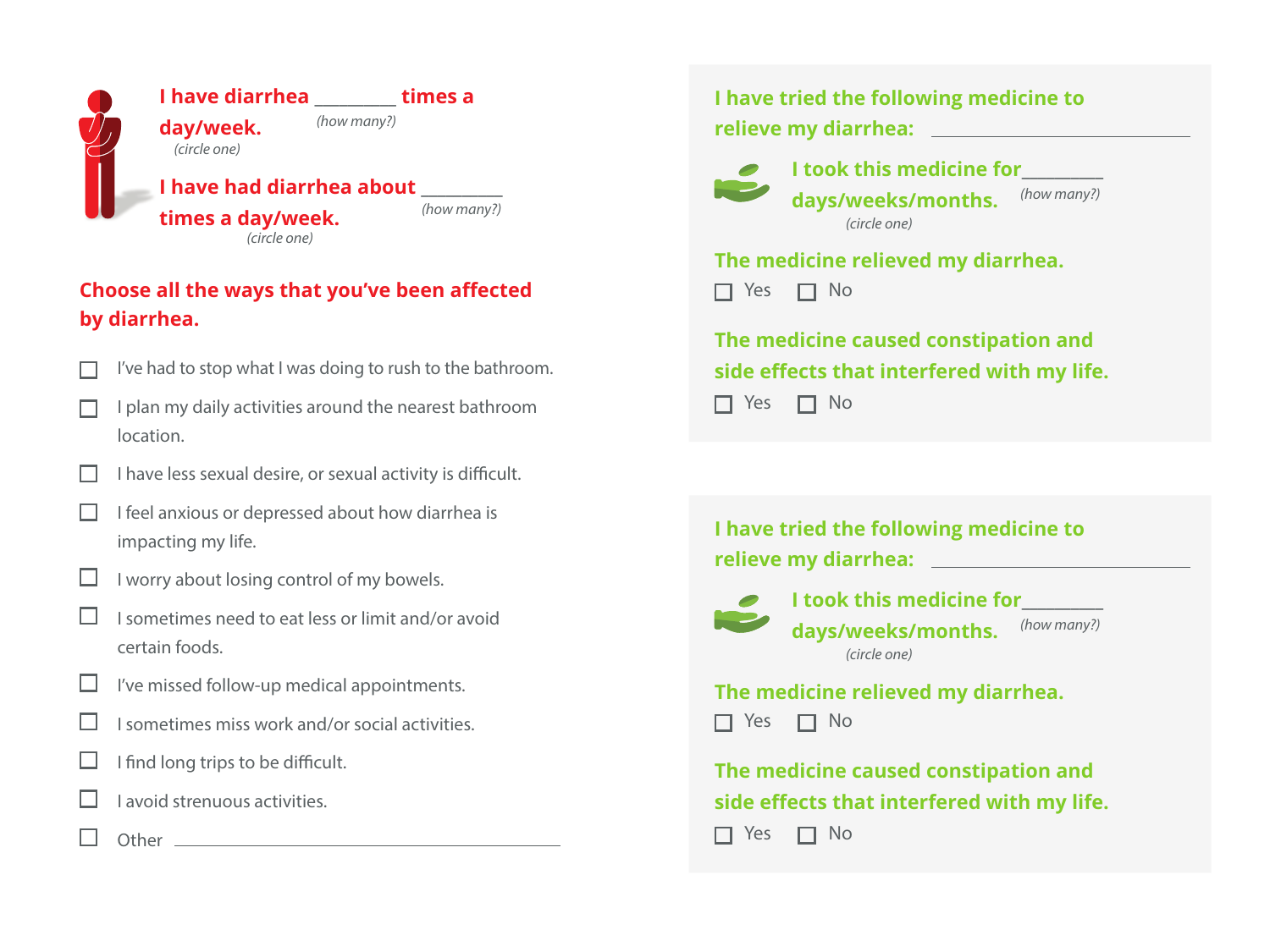## RESPOND



## You don't have to just **"deal with diarrhea."**

You deserve relief from noninfectious HIV-related chronic diarrhea. So bring this brochure to your next appointment and share your response to the questionnaire on the previous page with your healthcare provider—then partner with them to find the right treatment for you.



#### **Indications and Usage**

Mytesi is indicated for symptomatic relief of noninfectious diarrhea in adult patients with HIV/AIDS on anti-retroviral therapy.

**Please see Full Prescribing Information for Mytesi in the pocket.**



## Reduce HIV-related diarrhea for the **long term**.

Talk to your healthcare provider and see if Mytesi is the right treatment option for you.

To learn more, visit **Mytesi.com**.

#### **Important Safety Information**

Mytesi (crofelemer) is not approved to treat infectious diarrhea (diarrhea caused by bacteria, a virus, or a parasite). Before starting you on Mytesi, your healthcare provider will first be sure that you do not have infectious diarrhea. Otherwise, there is a risk you would not receive the right medicine and your infection could get worse. In clinical studies, the most common side effects that occurred more often than with placebo were upper respiratory tract (sinus, nose, and throat) infection (6%), bronchitis (4%), cough (4%), flatulence (3%), and increased bilirubin (3%).